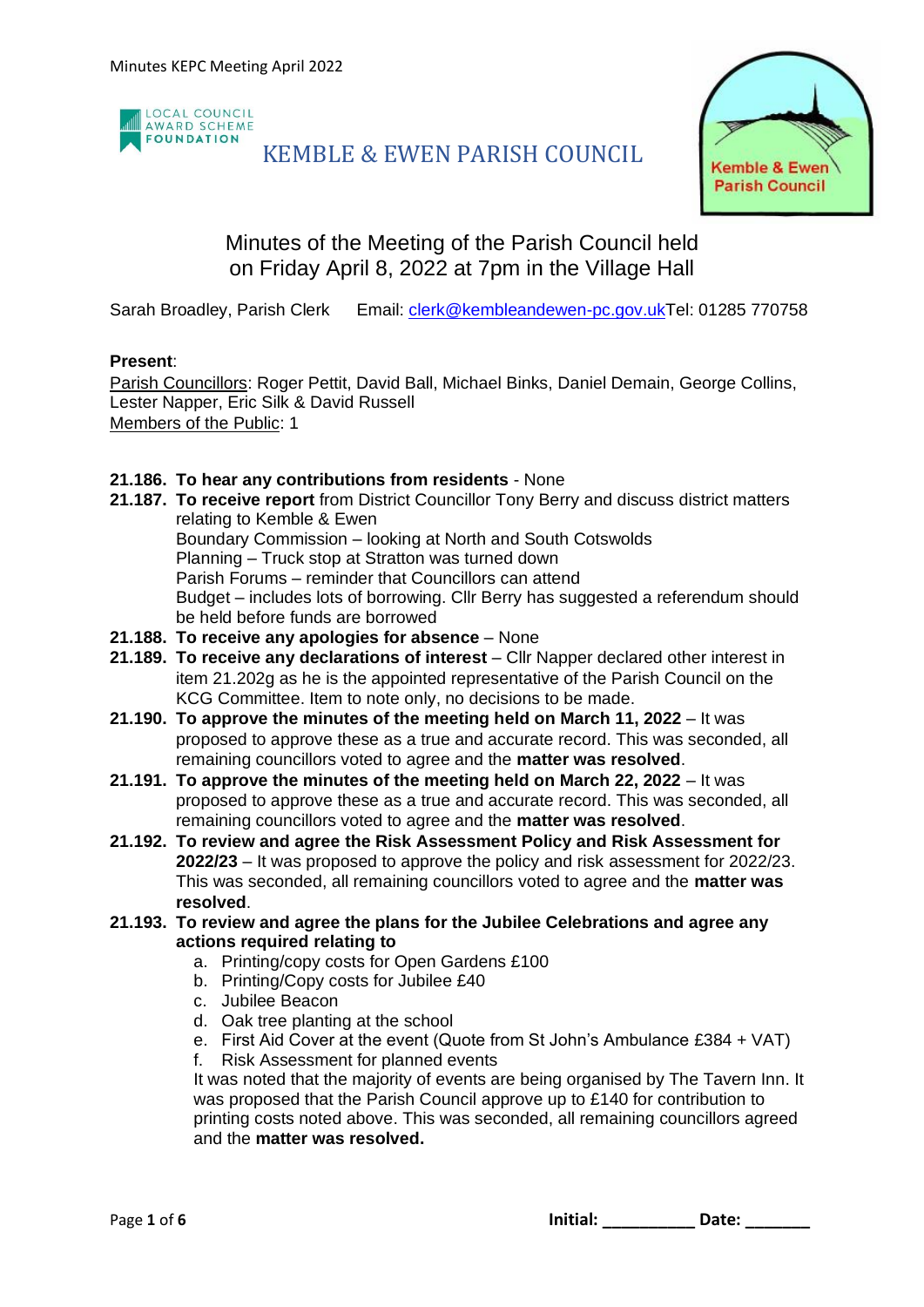- **21.194. To review and agree procedure for publication of annual report** It was proposed for the clerk to produce a digital copy of the annual report and arranging printing of 100 copies to be distributed from the village shop to those without internet access. This was seconded, all remaining councillors voted to agree and the **matter was resolved**.
- **21.195. To review request from CDC for naming of new streets in Kemble and agree actions required** – It was proposed to suggest Saxon Close & Old School Gardens. This was seconded, all remaining councillors voted to agree and the **matter was resolved**.
- **21.196. To review and agree actions required relating to maintenance of landscaping on Top Farm** – It was noted that the Parish Council passed details of their grass cutting contractor to the interested parties within Top Farm.
- **21.197. To review and agree actions to remove and replace dead tree adjacent to Ewen bus shelter** – It was noted that this item had already been covered under 21.148.

#### **21.198. To review and agree the following documentation**

a. IT replacement schedule – It was proposed to approve the policy. This was seconded, all remaining councillors voted to agree and the **matter was resolved.**

#### **21.199. To review and approve the following spend:**

a. Replacement of Lychgate tiles – up to  $£200 -$  It was proposed to approve a spend of up to £200. This was seconded, all remaining councillors voted to agree and the **matter was resolved.**

#### **21.200. To review and agree response to CDC regarding New Planning Applications**

- a. 22/00940/FUL | Replacement of windows and doors | Oxendene House Washpool Lane Kemble
- b. 22/00955/LBC | Removal of existing CCTV cameras and installation of new CCTV cameras and associated cabling within Kemble Railway Station | Kemble Railway Station Windmill Road Kemble

It was proposed that the Parish Council has no objection to these applications. This was seconded, all remaining councillors voted to agree and the **matter was resolved.**

#### **21.201. Financial Matters**

- a. To review and approve Bank Reconciliation at April 2, 2022 It was proposed to approve the Bank reconciliation. This was seconded, all remaining councillors voted to agree and the **matter was resolved.**
- b. To review and approve payment schedule to April 8, 2022 It was proposed to approve the payment schedule and sign the cheques. This was seconded, all remaining councillors voted to agree and the **matter was resolved.**

#### **21.202. Councillor Reports/Items to Note**

- a. Highways including Residents Parking Scheme Cllr Pettit is waiting to meet with the highways manager who has been unwell. It was noted that lots of HGV's seem to be passing through Ewen
- b. Police/Crime Cllr Russell is trying to re-establish the Neighbourhood Watch Scheme
- c. Village Appearance nothing to report.
- d. Playground Inspections the weekly checks were noted, the trim trail has been repaired and the surfaces cleaned. The wooden fence by the permissive path is still awaiting repair.
- e. Road Safety the speed watch scheme has been reregistered
- f. Youth facilities/plans nothing to report
- g. Kemble Community Gardens Tidy up days planned for 9/4 & 1/5 ahead of open gardens
- h. Kemble Airfield overflights have reduced. PC representatives due to meet with the airport soon

Page **2** of **6 Initial: \_\_\_\_\_\_\_\_\_\_ Date: \_\_\_\_\_\_\_**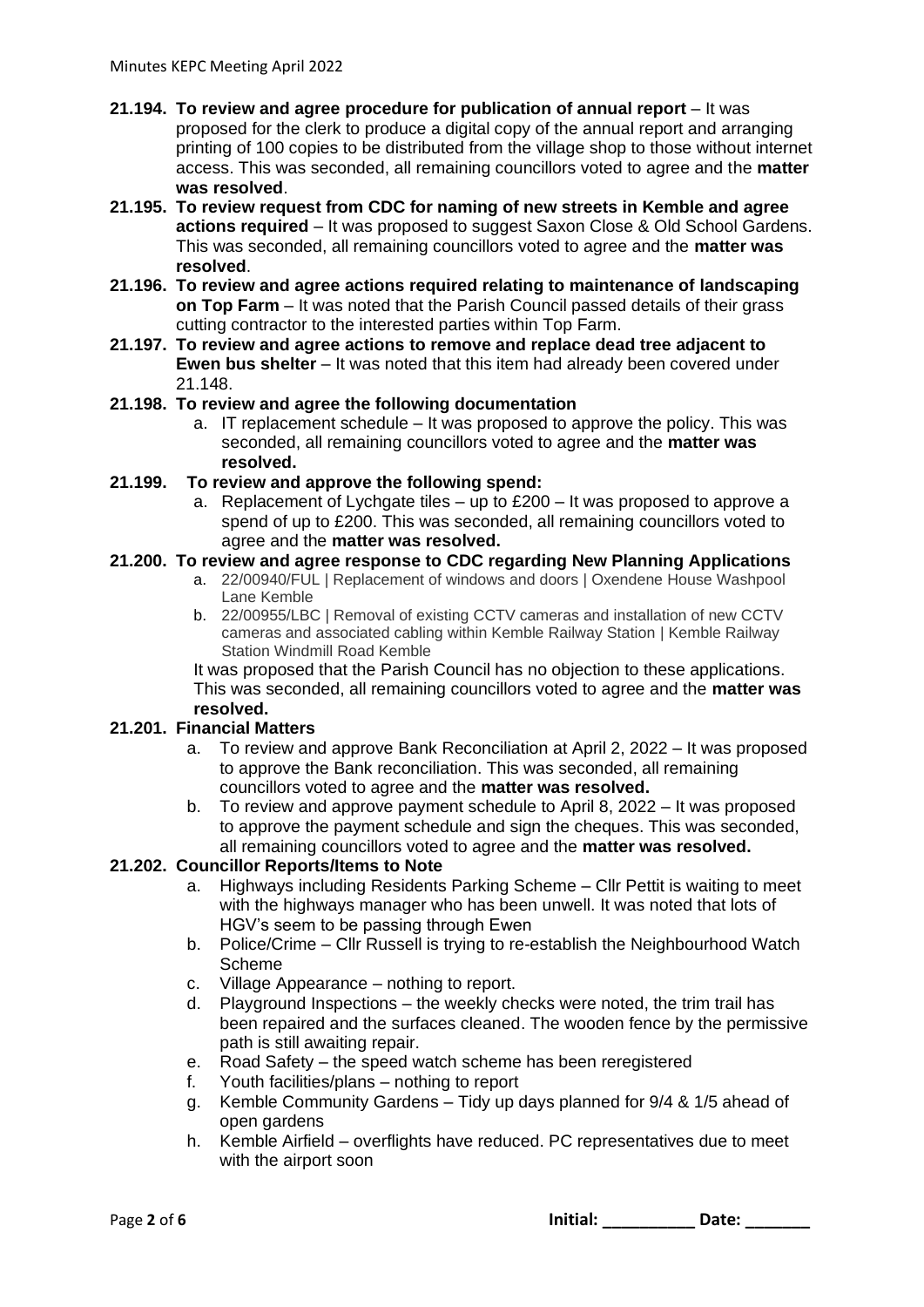- i. Cirencester Light Railway Nothing to report
- j. Planning items noted as follows:
	- i. 21/01622/FUL | Formation of vehicular access and alterations to wall | 190 Windmill Road Kemble **| Awaiting decision**
	- **ii.** 21/03464/FUL | One and a half storey side and rear extensions, erection of detached garage/annex, outbuilding extension/alteration with erection of single storey link to main dwelling, demolition of conservatory | 128 Limes Road Kemble **| \* New Details \***
	- **iii.** 21/03979/FUL | Erection of a single-storey side extension | Orchard Lee Clayfurlong Grove Kemble **| Awaiting decision**
	- **iv.** 21/04459/FUL | Proposed single storey extension to replace conservatory | The Hollies Tamesis Drive Kemble **| Awaiting decision**
	- **v.** 22/00207/FUL | Erection of single storey garage | 171 Kemble **| Awaiting decision**
	- **vi.** 22/00060/TCONR | Beech tree Crown reduction. Height and spread after pruning - 55ft & 15ft | Barnstone Cottage Ewen **| Decided – no objection**
	- **vii.** 22/00498/TCONR | 1. Purple wild plum. Reduce canopy by 50% and reshape. 2. Contorted hazel. Canopy reshape. 3. Cherry tree. Fell and remove roots | Newburn Limes Road Kemble **| Decided – no objection**
	- **viii.** 22/00559/TCONR | T1 Apple Fell. T2 Sycamore and 2 Beech Crown lift to 5 metres. T3 - Western Red Cedar - Fell. T4 - Cupressus and Spruce - Fell | 3 Kemble Park School Road Kemble **| Awaiting decision**
	- **ix.** 22/00468/FUL & 22/00469/LBC | Interior refurbishment, replacement timber windows, roof windows, replacement door and flooring. | Newburn Limes Road Kemble **| Awaiting decision**
	- **x.** 22/00613/LBC | Repair works to internal timbers of the Tower section of the building. | Wild Duck Inn Ewen **| Awaiting decision**
	- **xi.** 22/00440/FUL | Change of Use of land for residential use and erection of timber framed outbuilding | Windrush Cottage Kemble Wick Kemble **| Application Permit**
	- **xii.** 22/00688/FUL | Two residential units within the curtilage of the main house approved under application 18/00051/FUL, removal of approved garage outbuilding and associated amended driveway and landscape enhancements | Land At New Covert Ewen **| Awaiting decision**

#### **21.203. Items for future agenda/ ongoing projects beyond the scope of this meeting**

- a. Sport grant for changing rooms on the football field RP
- b. Cemetery capacity project
- c. Replacement footbridge at Parkers Bridge

Chairman Signature: \_\_\_\_\_\_\_\_\_\_\_\_\_\_\_\_\_\_ Date: \_\_\_\_\_\_\_\_\_\_\_\_\_\_\_\_\_\_\_\_\_\_\_\_\_\_\_\_\_\_\_\_\_\_\_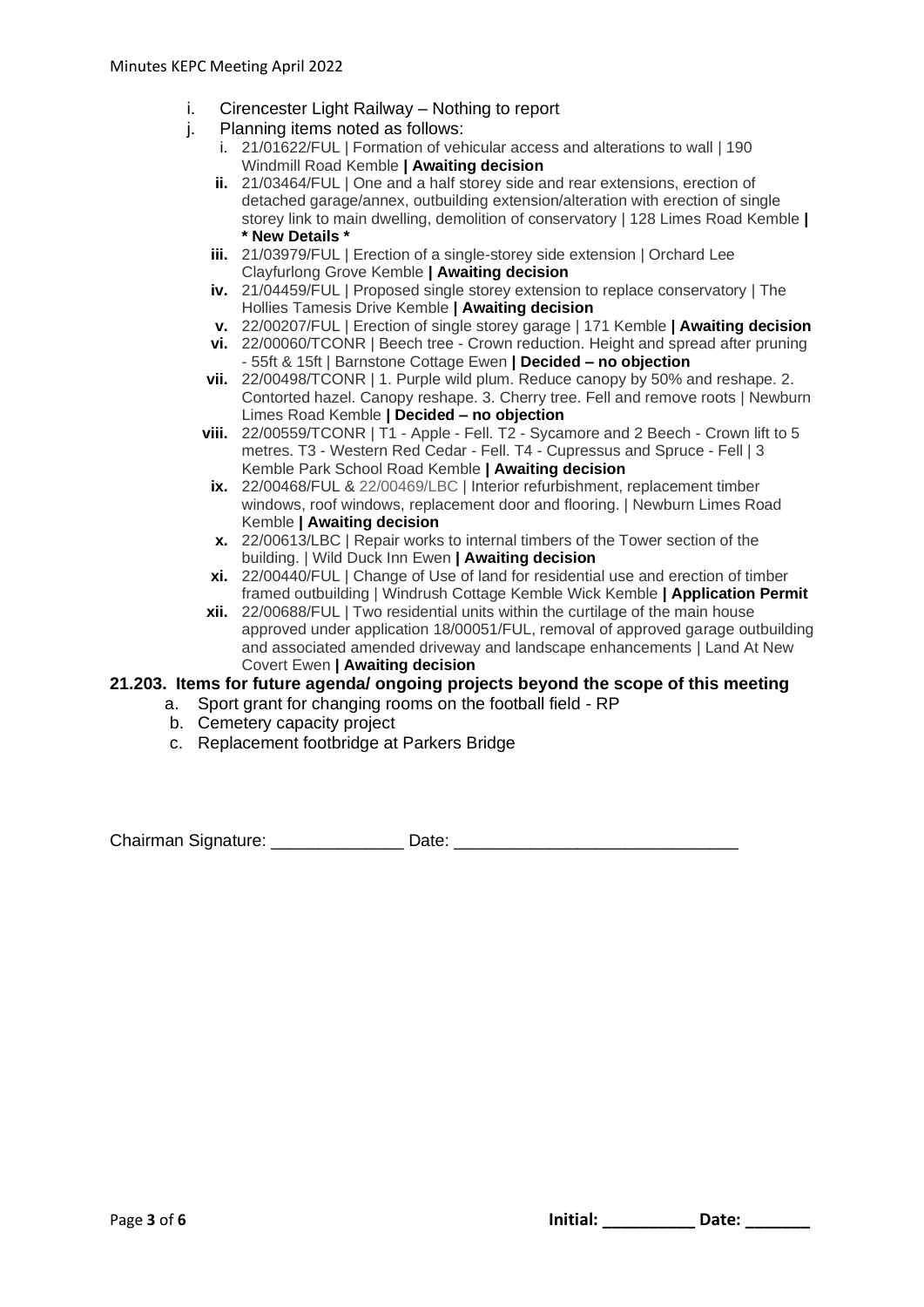## KEMBLE & EWEN PARISH COUNCIL

# Bank Reconciliation: April 2, 2022



| Date                                   | From whom received                     | <b>Particulars</b> |            | <b>Amount</b> |
|----------------------------------------|----------------------------------------|--------------------|------------|---------------|
| 05/03/2022                             | NS&I                                   | Interest           |            | 2.54          |
| 16/03/2022                             | O Cottle                               | Heath Inscription  |            | 40.00         |
| 29/03/2022                             | <b>HMRC</b>                            | <b>VAT Refund</b>  |            | 1295.78       |
| 02/04/2022                             | Santander                              | Interest           |            | 0.03          |
|                                        |                                        |                    |            |               |
|                                        | <b>CASH BOOK STATEMENT OF FUNDS</b>    |                    |            |               |
|                                        | Cash Book balance b/f 06/04/21         |                    | £22,814.89 |               |
| Receipts                               |                                        |                    | £31,422.96 |               |
| Payments                               |                                        |                    | £20,077.55 |               |
| <b>New Cash Book balance</b>           |                                        |                    | £34,160.30 |               |
|                                        |                                        |                    |            |               |
|                                        | <b>RECONCILIATION TO BANK ACCOUNTS</b> |                    |            |               |
| Bank a/c balances:                     |                                        |                    |            |               |
|                                        | Santander Savings Account 41987930     |                    | £4,110.06  |               |
| Santander Business Account<br>41987928 |                                        |                    | £30,050.24 |               |
| <b>SUB TOTAL</b>                       |                                        |                    | £34,160.30 |               |
| <b>Adjustments</b>                     |                                        |                    |            |               |
| Income not yet banked                  |                                        |                    |            |               |
| Unpresented cheques                    |                                        |                    | £0.00      |               |
| Other                                  |                                        |                    | £0.00      |               |
| <b>Cash Book balance</b>               |                                        |                    | £34,160.30 |               |
| <b>COMMITTED FUNDS</b>                 |                                        |                    |            |               |
|                                        | Grants awarded but not yet paid        | <b>NHW</b>         | £137.99    |               |
|                                        |                                        | Welcome            |            |               |
|                                        | Grants awarded but not yet paid        | Pack/PA            | £200.00    |               |
| <b>Youth Club</b>                      |                                        |                    |            |               |
| Opening Balance                        |                                        |                    | £1,837.11  |               |
| Interest                               |                                        |                    | £0.18      |               |
| <b>Closing Balance</b>                 |                                        |                    | £1,837.29  |               |
|                                        |                                        |                    |            |               |
| Signature                              |                                        | Date:              |            |               |

#### Receipts March 3, 2022 – April 2, 2022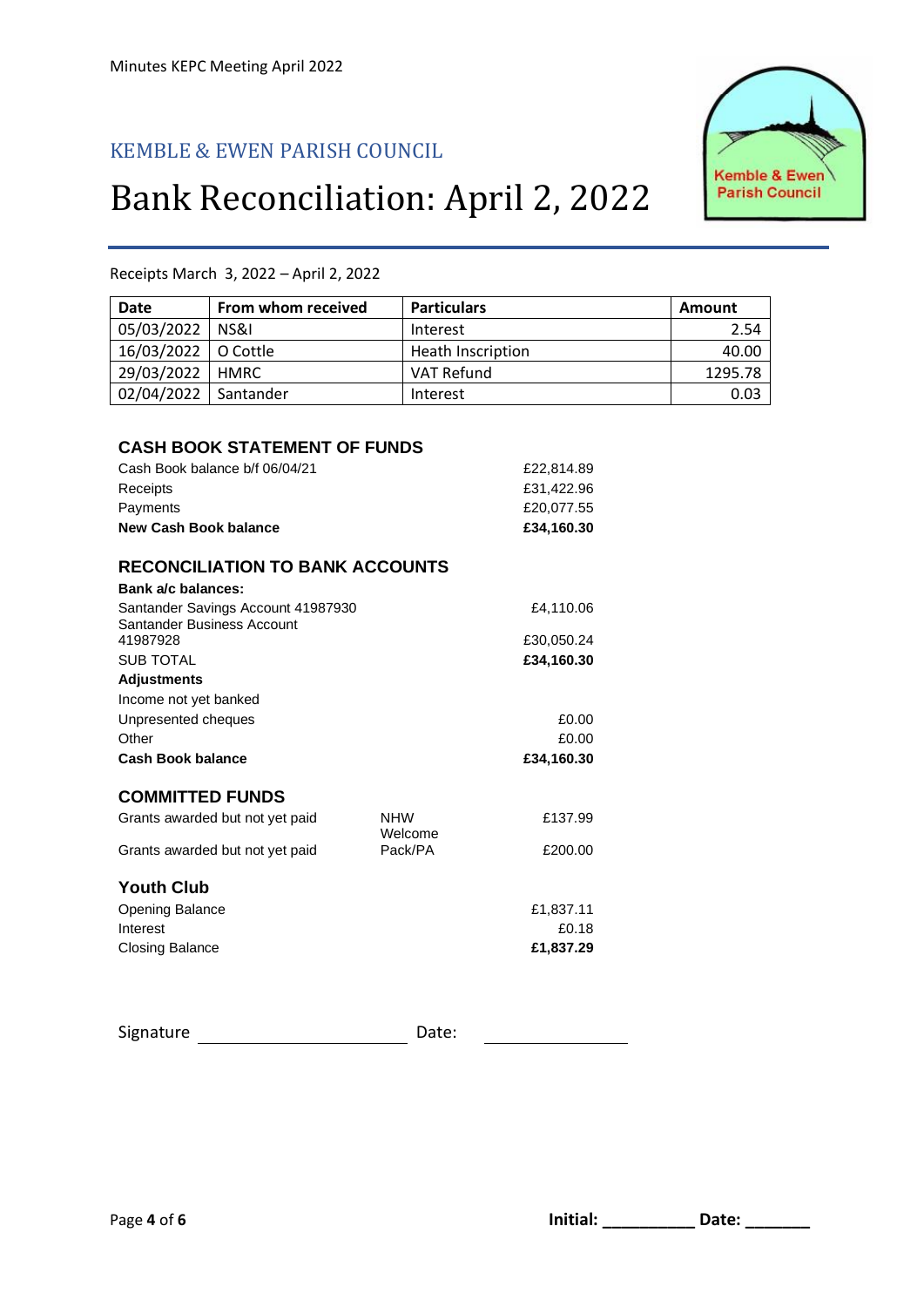KEMBLE & EWEN PARISH COUNCIL

## Payment Schedule:



## Payments February 12, 2021 – March 11, 2022

| Cheque<br>No. | <b>Invoice Date</b> | To                                         | <b>Purpose</b>                                                                   | <b>NET</b><br>(f) | <b>VAT</b><br>(f) | <b>GROSS</b><br>(E) | Authorisation<br><b>Minute Reference</b> | <b>Budget</b>                 |
|---------------|---------------------|--------------------------------------------|----------------------------------------------------------------------------------|-------------------|-------------------|---------------------|------------------------------------------|-------------------------------|
| 102668        | <b>VOID</b>         |                                            |                                                                                  |                   |                   |                     |                                          |                               |
| 102669        | 17/02/2022          | AJGIBL GBP<br><b>Client NST</b><br>Account | Insurance Premium (12 Months)                                                    | 1992.30           | 0.00              | 1992.30             |                                          | Administration -<br>Contained |
| 102670        | <b>VOID</b>         |                                            |                                                                                  |                   |                   |                     |                                          |                               |
| 102671        | 17/03/2022          | D Keicher                                  | Tavern Inn - Litter Pick x2                                                      | 135.00            | 0.00              | 135.00              | 21.172                                   | Litter -<br><b>Overspend</b>  |
| 102672        | 04/04/2022          | Mrs S Broadley                             | Salary March 2022 - £466.83<br>Backdated Pay Award April 21 - Feb 22 -<br>£90.09 | 556.92            | 0.00              | 556.92              | 21.10e & 21.14 &<br>21.171               | $Employee -$<br>Contained     |
| 102673        | 04/04/2022          | HM Revenue &<br>Customs                    | PAYE Month 11 & 12                                                               | 41.60             | 0.00              | 41.60               | 21.10e & 21.14 &<br>21.171               | Employee -<br>Contained       |
| 102674        | 15/3/2022           | Greenfields<br>Garden Services             | Playground Repair                                                                | 324.35            | 64.87             | 389.22              | 21.174e                                  | Playground -<br>Contained     |